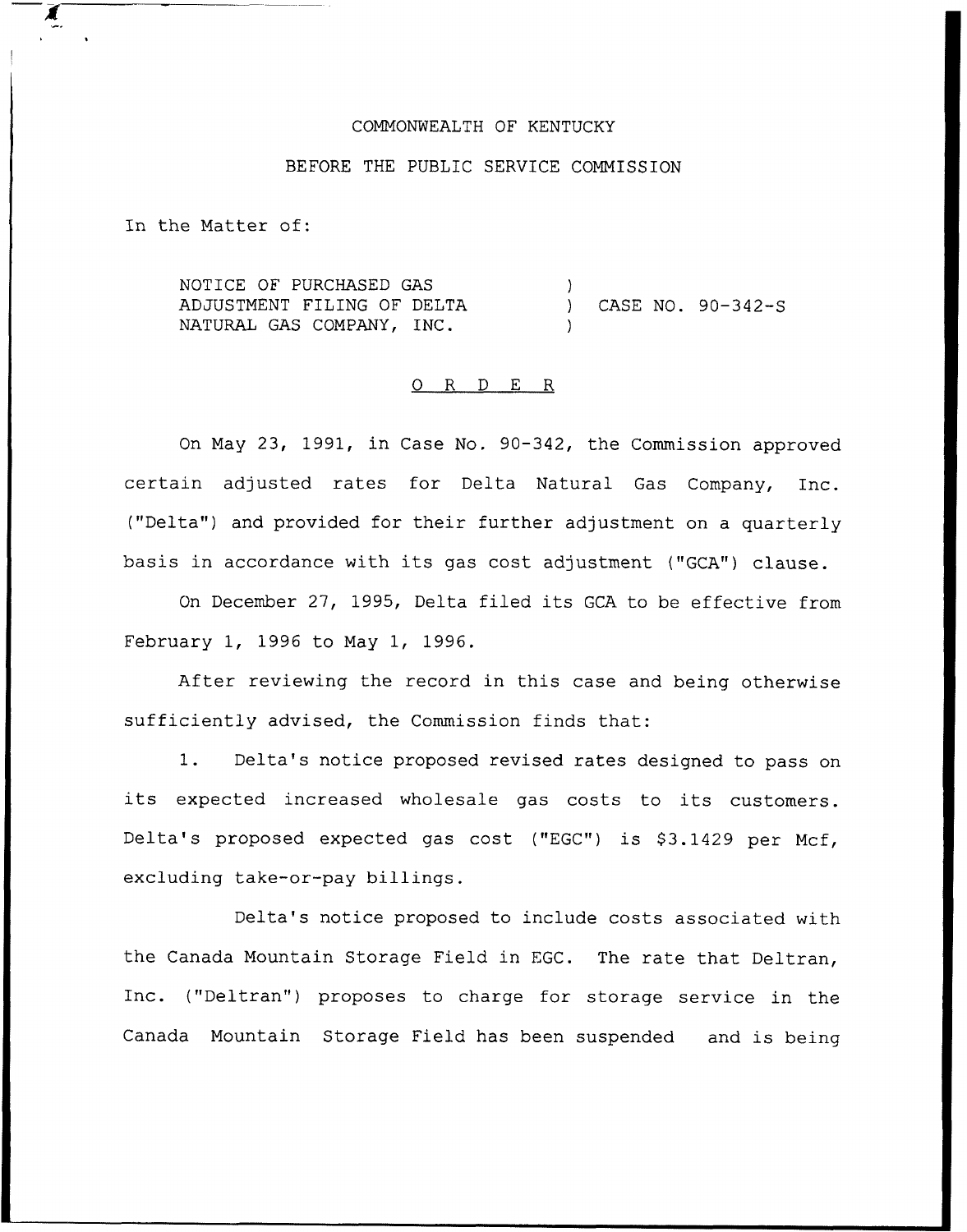reviewed by the Commission.<sup>1</sup> The annual cost of  $$58,800$  related to Deltran's provision of storage service should be removed from Delta's EGC calculation pending the Commission's decision regarding the proposed Deltran rate. An EGC of \$3.1272 should be approved on an interim basis pending the Commission's approval of a Deltran storage rate.

Delta's notice set out no take-or-pay recovery component for this quarter.

2. Delta's notice set out <sup>a</sup> current quarter refund adjustment of .91 cent per Mcf to return refunds of \$33,897, including interest, to its customers. The total refund adjustment of 11.74 cents per Mcf reflects the current, as well as previous, quarter adjustments.

3. Delta's notice set out <sup>a</sup> current quarter actual adjustment of 17.08 cents per Mcf to collect under-recovered gas cost from August, September, and October 1995. The proposed total actual adjustment of (21.87) cents per Mcf reflects the current under-collection as well as under- and over-collections from three previous quarters.

 $\mathbf{1}$ In the Matter of Proposed Contract Between Deltran, Inc. and Delta Natural Gas Company, Inc. for Underground Natural Gas Storage Service, Case No. 95-531, Order dated December 27, 1995.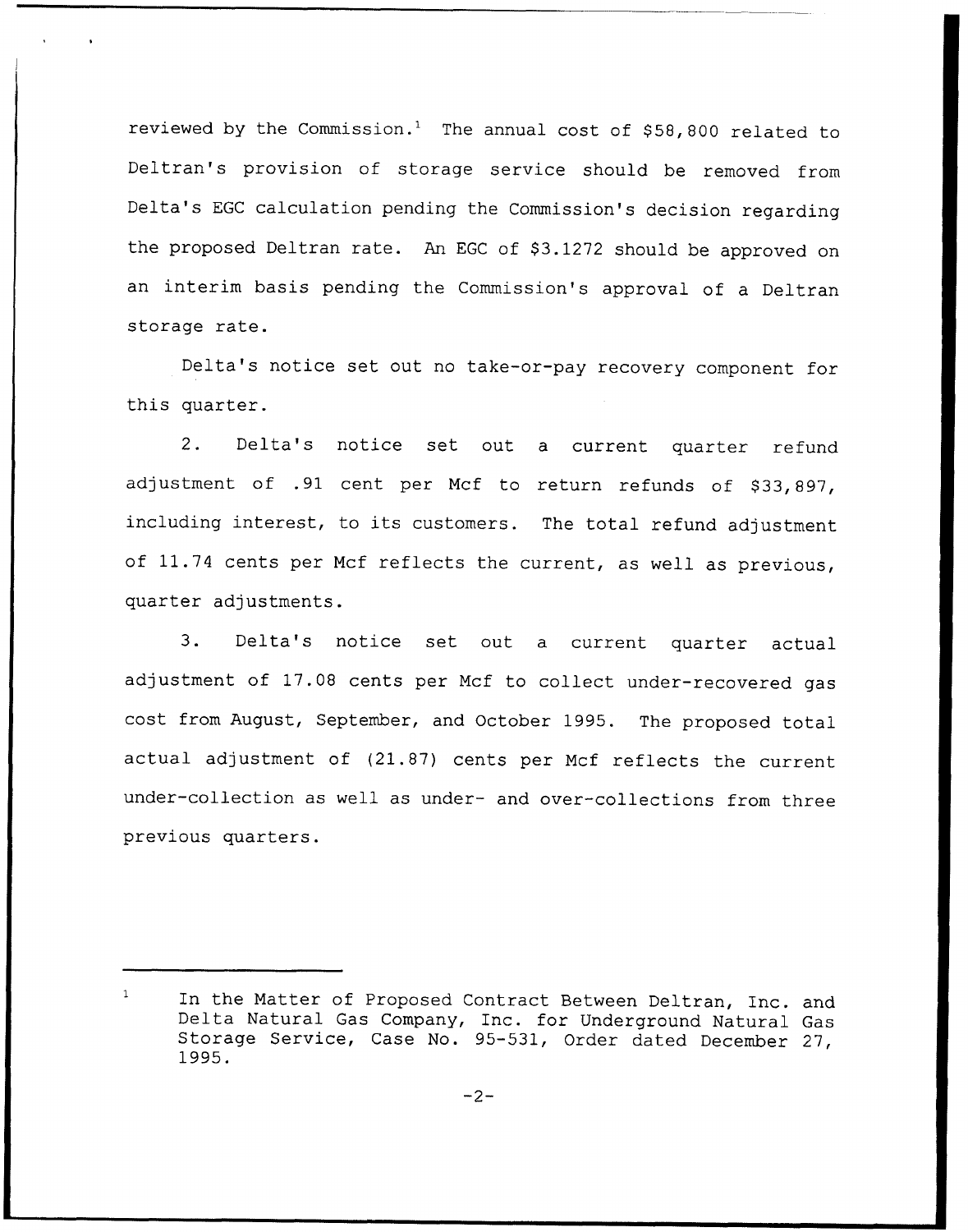4. Delta's notice set out a balance adjustment of (.37) cent per Mcf. This balance adjustment compensates for net overcollections which occurred as <sup>a</sup> result of previous adjustments.

5. These adjustments produce <sup>a</sup> gas cost recovery rate ("GCR") of \$2.7874 per Mcf, 30.70 cents per Mcf more than its previous GCR.

6. The revised rate adjustment in the Appendix to this Order , is fair, just, and reasonable, in the public interest, and should be approved for final meter readings on and after February 1, 1996.

7. Delta requested confidentiality for Schedule VI, which contains business information required by the Commission pertaining to Delta's subsidiaries. Delta Resources, Inc. and Delgasco engage in unregulated, competitive activities. Competitors of these subsidiaries could use business information of these subsidiaries to place themselves in an advantageous position vis-a-vis the subsidiaries and Delta. Thus, disclosure of the information is likely to cause Delta and these subsidiaries competitive injury and should be protected.

IT IS THEREFORE ORDERED that:

1. The rates proposed by Delta are hereby denied pending the Commission's decision in Case No. 95-531.

2. The rates in the Appendix to this Order are fair, just, and reasonable, and are effective for final meter readings on and after February 1, 1996.

 $-3-$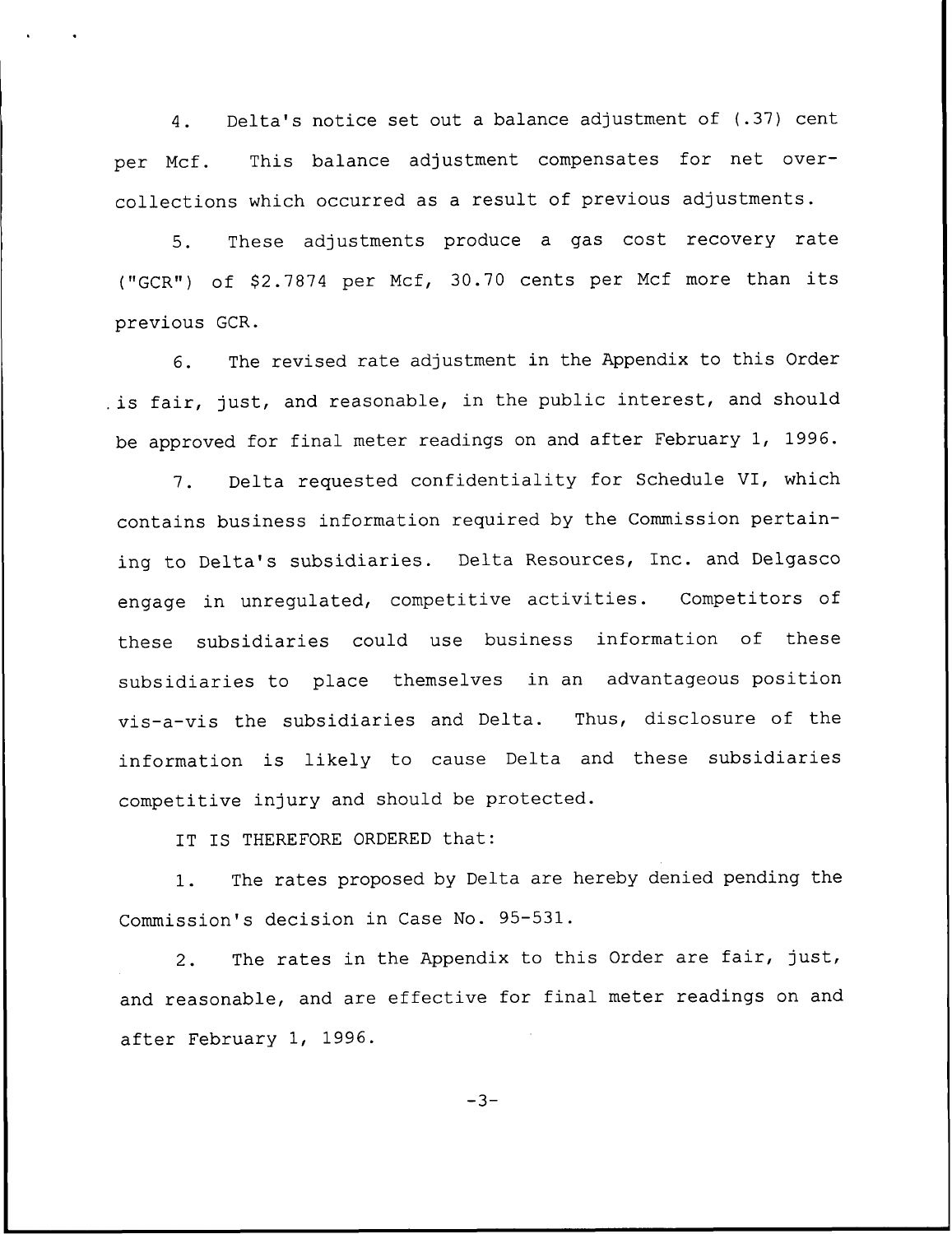3. Within <sup>30</sup> days of the date of this Order, Delta shall file with this Commission its revised tariffs setting out the rates authorized herein.

4. Schedule VI, which Delta has petitioned to be withheld from public disclosure, shall be held and retained by this Commission as confidential and shall not be open for public inspection.

Done at Frankfort, Kentucky, this 1st day of February, 1996.

# PUBLIC SERVICE COMMISSION

Breathr  $Chalrma$ 

Vice Chairman

Commissione

ATTEST

Executive Directo